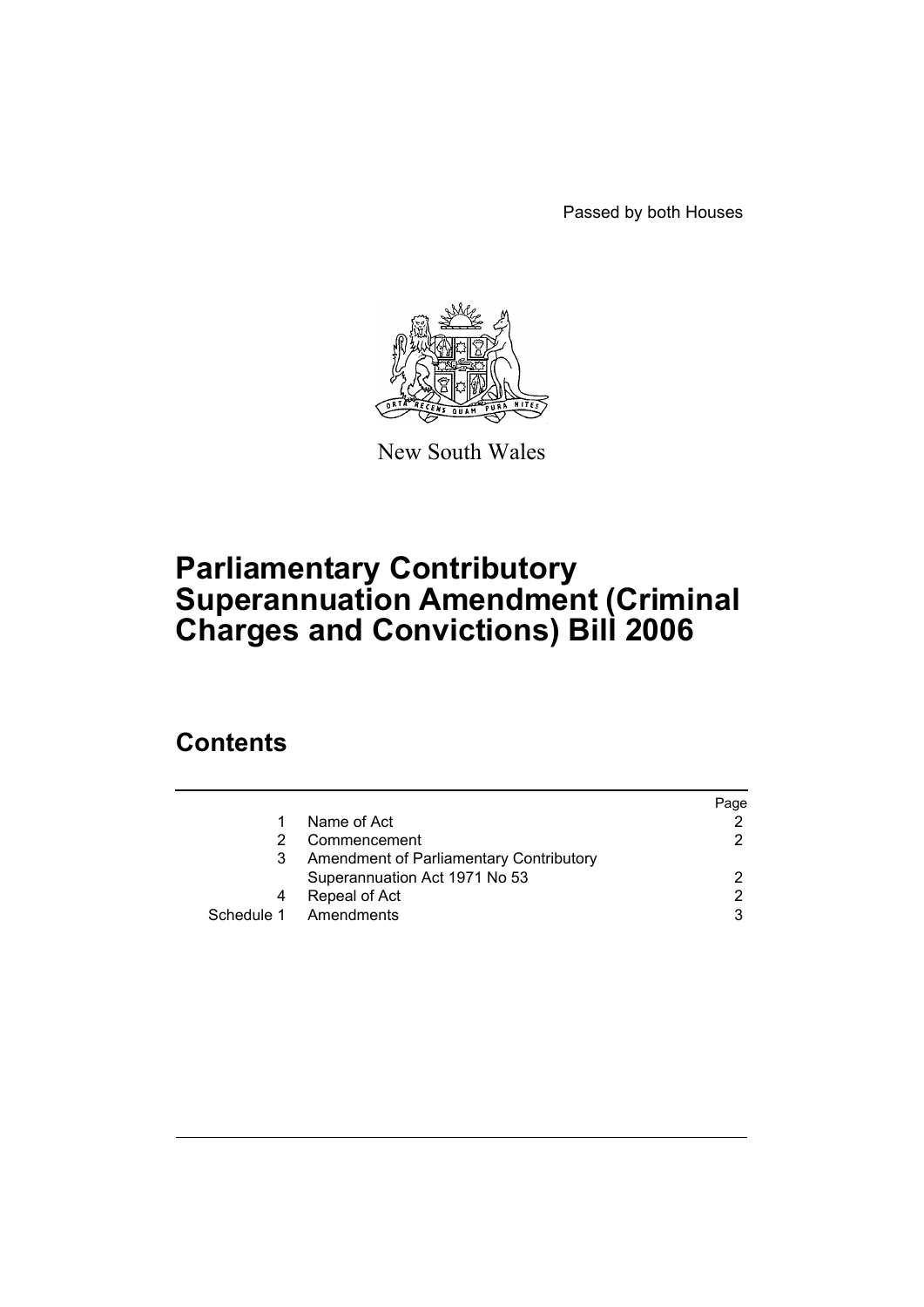*I certify that this PUBLIC BILL, which originated in the LEGISLATIVE ASSEMBLY, has finally passed the LEGISLATIVE COUNCIL and the LEGISLATIVE ASSEMBLY of NEW SOUTH WALES.*

> *Clerk of the Legislative Assembly. Legislative Assembly, Sydney, , 2006*



New South Wales

## **Parliamentary Contributory Superannuation Amendment (Criminal Charges and Convictions) Bill 2006**

Act No , 2006

An Act to amend the *Parliamentary Contributory Superannuation Act 1971* with respect to the suspension or termination of superannuation entitlements of former members who are charged with or convicted of serious offences.

*I have examined this Bill, and find it to correspond in all respects with the Bill as finally passed by both Houses.*

*Chairman of Committees of the Legislative Assembly.*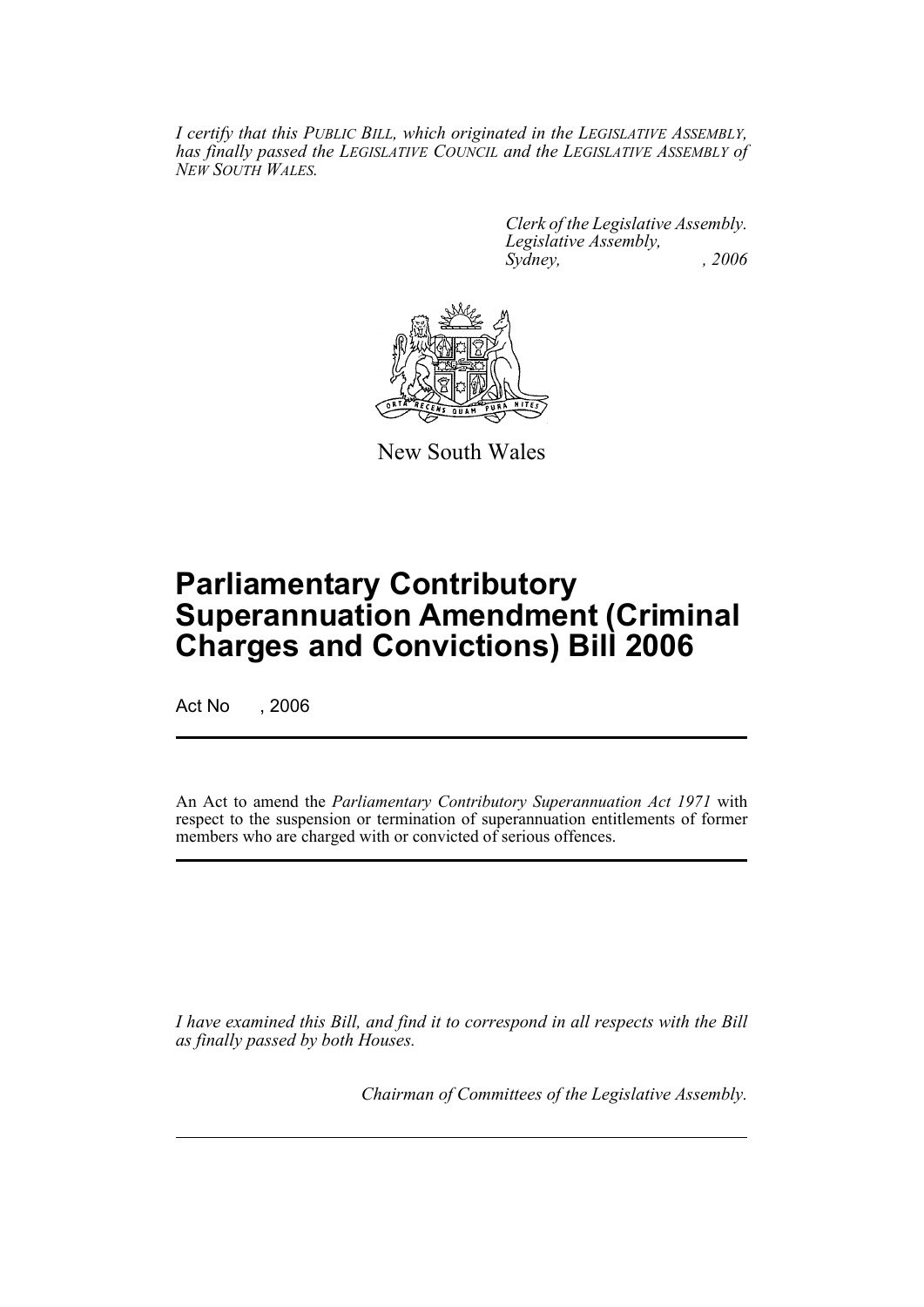Parliamentary Contributory Superannuation Amendment (Criminal Charges Clause 1 and Convictions) Bill 2006

### **The Legislature of New South Wales enacts:**

### **1 Name of Act**

This Act is the *Parliamentary Contributory Superannuation Amendment (Criminal Charges and Convictions) Act 2006*.

### **2 Commencement**

- (1) This Act commences on the date of assent to this Act, except as provided by subsection (2).
- (2) Section 4 is taken to have commenced on 15 November 2006.

### **3 Amendment of Parliamentary Contributory Superannuation Act 1971 No 53**

The *Parliamentary Contributory Superannuation Act 1971* is amended as set out in Schedule 1.

### **4 Approval of amendments by Parliamentary Remuneration Tribunal not required**

Section 4 of the *Parliamentary Contributory Superannuation Act 1971* does not apply to or in respect of this Act.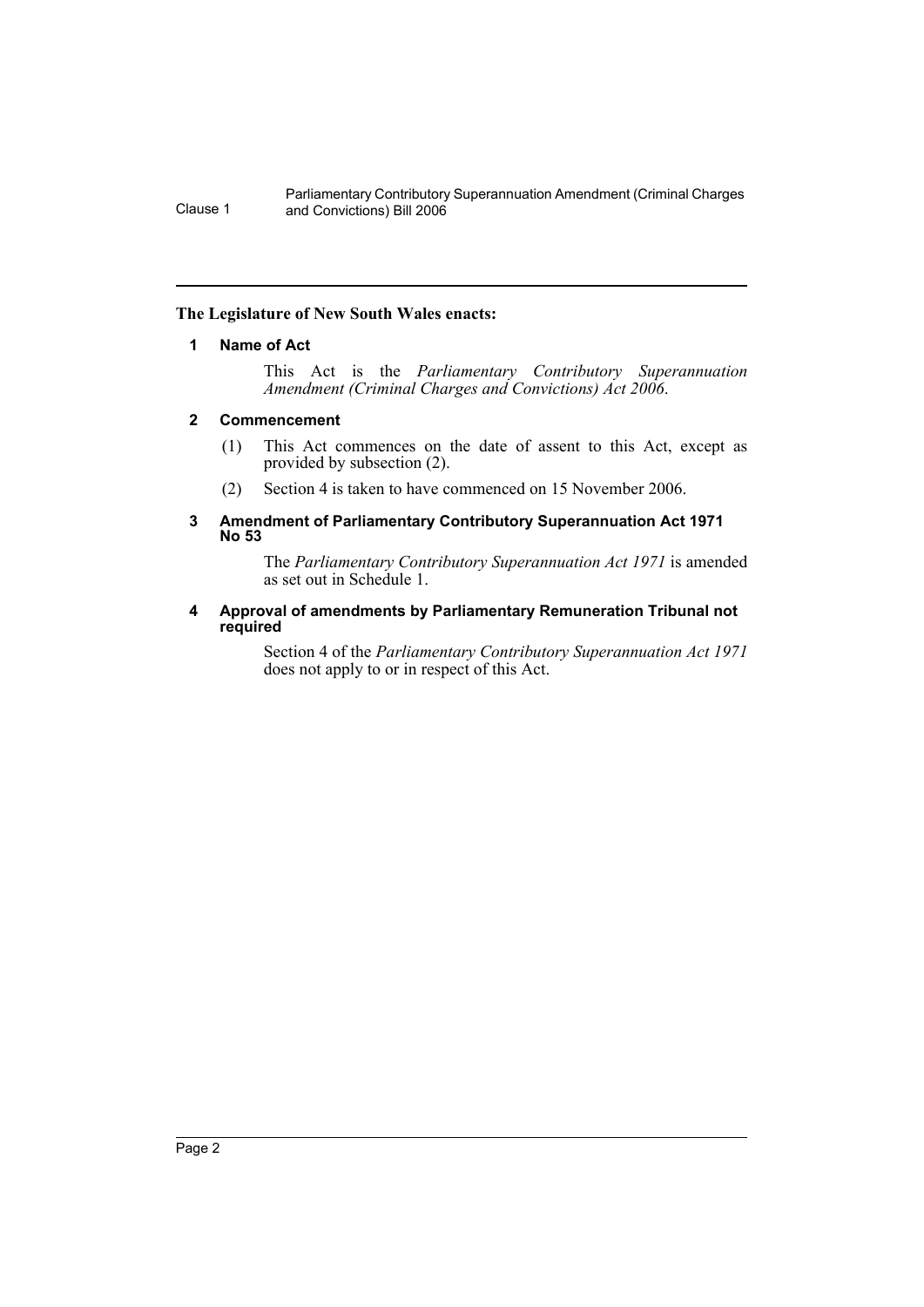Parliamentary Contributory Superannuation Amendment (Criminal Charges and Convictions) Bill 2006

Amendments **Amendments** Schedule 1

### **Schedule 1 Amendments**

(Section 3)

### **[1] Section 19AA**

Insert after section 19:

#### **19AA Person ceasing to be a member while criminal proceedings pending**

- (1) This section applies in respect of a person who ceases to be a member while proceedings for a serious offence are pending against the person.
- (2) Any entitlement of such a person as a former member to receive a pension under this Part is suspended while proceedings for the serious offence are pending against the former member.
- (3) If the finalisation of the proceedings results in the person not being convicted of any serious offence, the suspension of pension entitlement is lifted and the person's entitlement to a pension is reinstated.
- (4) If the finalisation of the proceedings results in the person being convicted of a serious offence:
	- (a) the person ceases to have any entitlement to receive a pension under this Part, and
	- (b) the person's net contributions are to be refunded to him or her.
- (5) If proceedings for a serious offence cease to be pending before the proceedings are finalised, the suspension of pension entitlement is lifted and the person's entitlement to a pension is reinstated.
- (6) If a person's entitlement to a pension is reinstated following the lifting of a suspension:
	- (a) the reinstatement has effect from immediately before the suspension began and as if the entitlement had not been suspended, and
	- (b) an election may be made under section 20 (2) within 3 months after the entitlement is reinstated.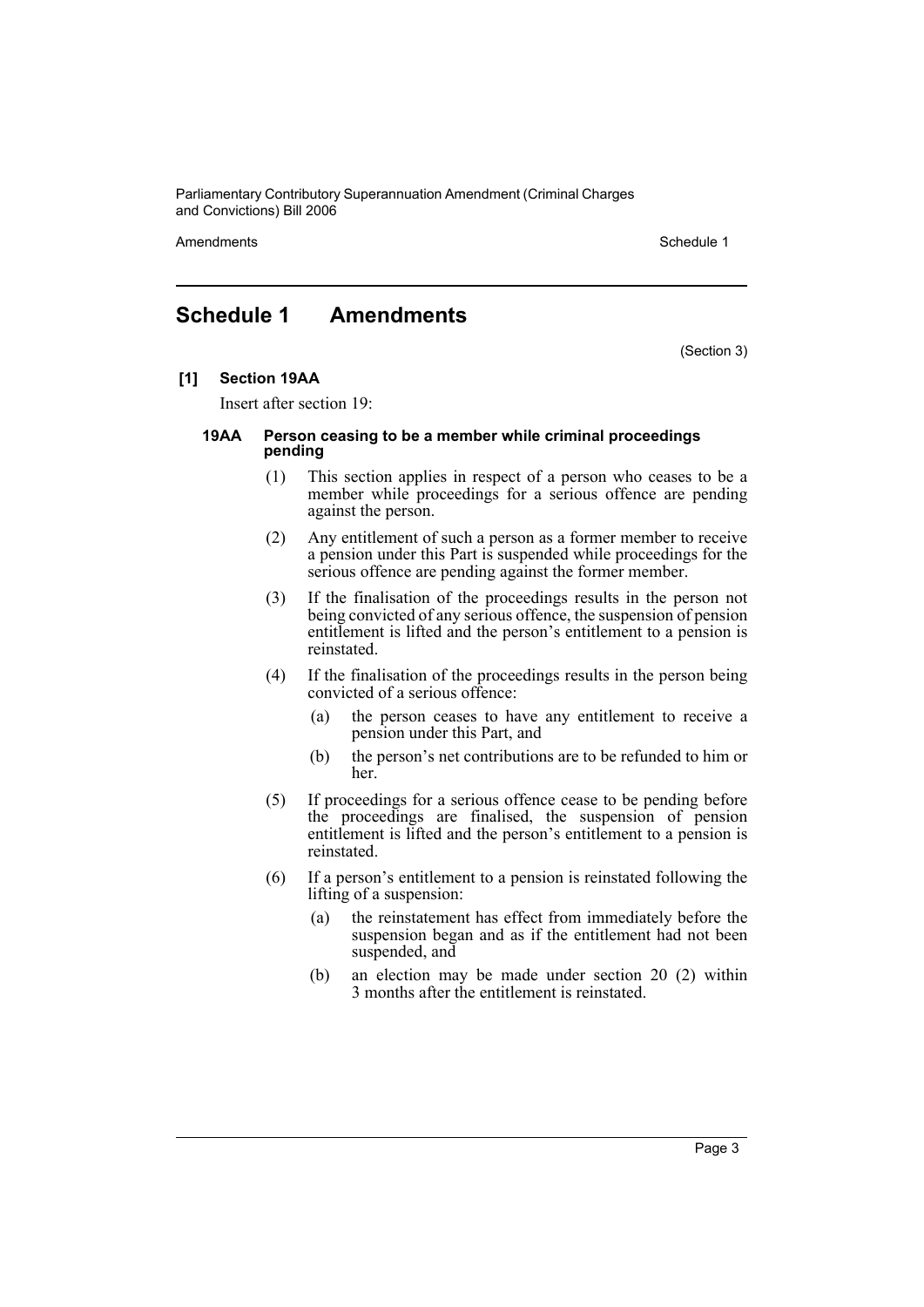Parliamentary Contributory Superannuation Amendment (Criminal Charges and Convictions) Bill 2006

Schedule 1 Amendments

- (7) While a former member's entitlement to a pension is suspended under this section, the trustees may authorise payment to the former member from the Fund of an advance on the refund of the former member's net contributions under subsection (4) (b). However, if the suspension of the former member's entitlement to a pension is lifted, any such advance is to be repaid or recouped by the trustees by deduction from any pension or other payment due to the former member on the lifting of the suspension.
- (8) Criminal proceedings are not considered *finalised* for the purposes of this section until the end of the appeal period and until any appeal against conviction or acquittal, lodged within the appeal period, has been determined or has lapsed or been withdrawn. The *appeal period* is the period within which an appeal may be lodged, but does not include any extension of a period that a court may grant.
- (9) This section extends to proceedings taken outside New South Wales.
- (10) In this section:

*net contributions* means the amounts deducted under this Act or the former Act from salary paid to the person less any amount previously refunded to him or her (under this section or otherwise) and less the amount of any reduction resulting from a determination under section 26D.

### *serious offence* means:

- (a) an offence committed in New South Wales that is punishable by imprisonment for life or for a term of 5 years or more or an offence committed elsewhere than in New South Wales that, if committed in New South Wales, would be an offence so punishable, or
- (b) an infamous crime.

### **[2] Schedule 1 Savings, transitional and other provisions**

Insert at the end of clause 1 (1):

*Parliamentary Contributory Superannuation Amendment (Criminal Charges and Convictions) Act 2006*